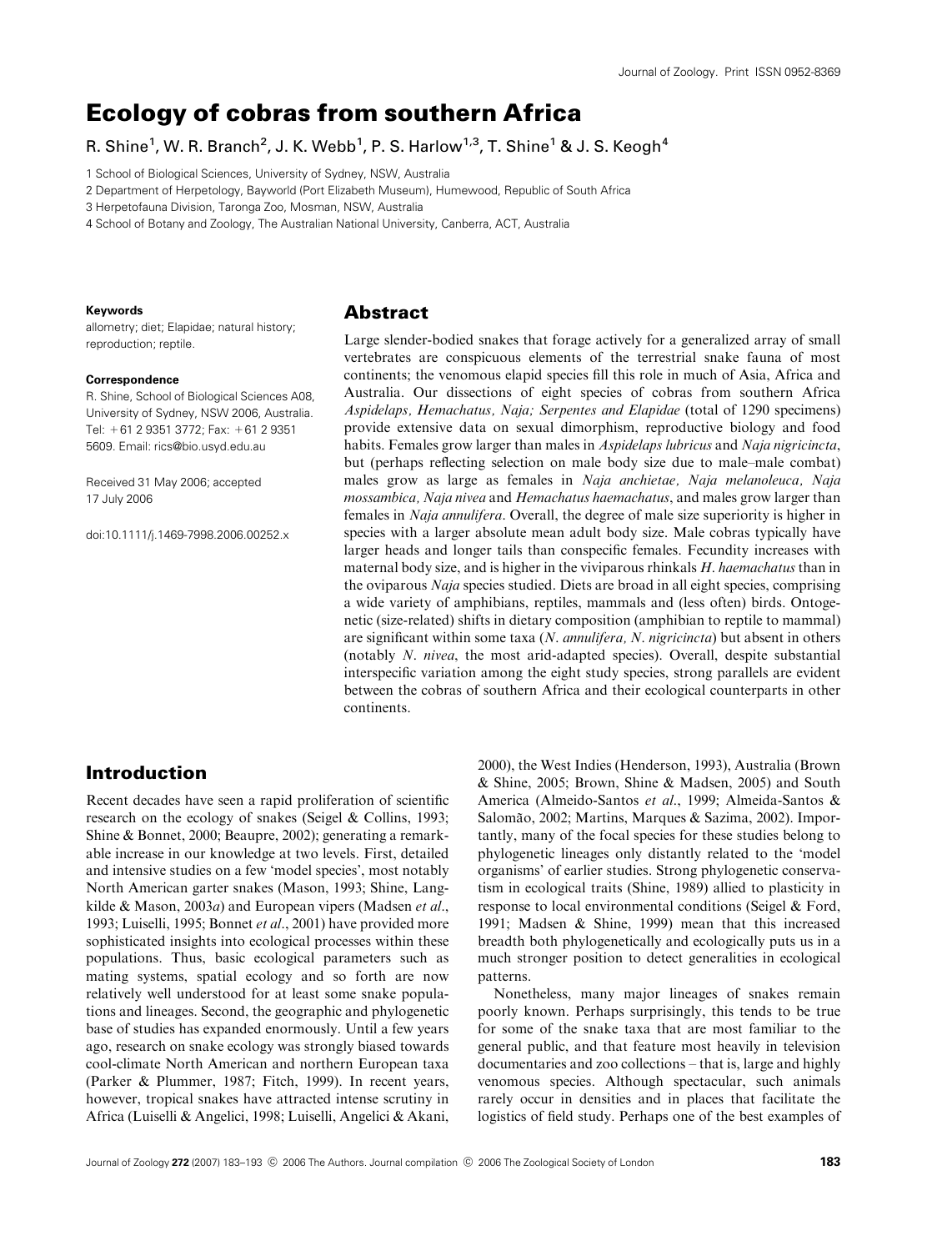such a high-profile but poorly studied lineage involves the cobras and their allies (Aspidelaps, Naja, Hemachatus, Ophiophagus, etc.). Although species of the genus Naja are abundant over much of Asia and Africa, and are significant both for human welfare (as common causes of snakebite) and for economic issues (via commercial exploitation: Jenkins & Broad, 1994; Boeadi et al., 1998), their taxonomy has been clarified only recently (Wüster & Broadley, 2003; Broadley & Wüster, 2004; Broadley & Baldwin, 2006). Apart from some basic information obtained from harvested specimens (Boeadi et al., 1998), the only detailed ecological data on cobras come from extensive field studies conducted by Luiselli and his colleagues on Nigerian species (Luiselli & Angelici, 2000; Luiselli et al., 2002a). Given the strong differences in climate and vegetation types between Nigeria and southern Africa, as well as the differences in snake species composition, it is also clearly of interest to document the basic biology of cobra radiation within southern Africa.

Although the work of Luiselli's team proves that fieldbased research on live African elapids is indeed possible, the logistical difficulties are immense. Another way to quickly accumulate important basic ecological data is through examination of preserved specimens in museum collections, and this approach has proven highly successful for groups that are otherwise very difficult to study (Shine 1987, 1989). In turn, such information constitutes a solid empirical basis for detecting overall patterns in traits such as sexual dimorphism, reproductive biology and dietary habits, for comparison with other datasets and ultimately for framing and testing hypotheses about the evolutionary and ecological processes that have shaped the ecology of snakes on a global scale.

## Study species

Recent molecular studies provide strong evidence for monophyly of the genus Naja, for sister-group status between Naja, Hemachatus and Aspidelaps, and on phylogenetic relationships among these taxa (Keogh, 1998; Slowinski & Keogh, 2000; J. S. Keogh, unpubl. data). We examined eight species within this clade, as follows:

(1) The coral shield cobra (Broadley & Baldwin, 2006; previously called the coral snake) Aspidelaps lubricus is a relatively small (up to 70 cm) nocturnal stout-bodied burrowing taxon from south-western Africa.

(2) The rhinkal Hemachatus haemachatus is also relatively stocky, but larger (up to 1.2 m), and can spit venom as well as bite; this is the only viviparous species among our sample and is found in south-eastern Africa. Its diel activity varies geographically and seasonally, and in the Highveld grasslands it is mainly diurnal (Alexander, 1996). However, it is more nocturnal in Zimbabwe miombo woodland (Broadley & Cock, 1975) and Eastern Cape coastal fynbos (W. R. Branch, unpubl. obs.).

(3) Regarded as conspecific until recently, the snouted Anchieta's cobra Naja anchietae is restricted to southwestern Africa whereas the snouted cobra Naja annulifera occurs in the south-east (Broadley & Wüster, 2004). Both are large (up to  $>2$  m) mainly crepuscular oviparous snakes found over a broad range of habitats.

(4) The forest cobra Naja melanoleuca is also very large (up to  $>2.5$  m), but is mainly diurnal and restricted to more mesic, often riparian habitats with relatively thick vegetation. A number of cryptic sibling species are subsumed under N. melanoleuca, but only one taxon is found in southern Africa (D. G. Broadley  $&$  W. Wüster, pers. comm.).

(5) The spitting cobras Naja mossambica and Naja nigri*cincta* are medium-sized  $(< 2 m)$  savannah species, with geographically disjunct distributions. The Mozambique spitting cobra or m'fezi, N. mossambica, is widely distributed through south-eastern Africa whereas the western barred spitting cobra N. nigricincta is restricted to southwestern areas. Both these spitting cobras are primarily nocturnal, closely related and have hybridized in captivity (Marais & Liebenberg, 1980). The status of Naja woodi remains problematic. Broadley (1974) treated it and N. nigricincta as southern races of Naja nigricollis. However, Branch (1998) considered N. nigricincta to be a valid species with *N. woodi* treated conservatively as a southern race, although it is predominantly diurnal in contrast to the nocturnal habits of N. nigricincta. This taxonomic confusion does not affect our analysis, however, as we studied only typical N. nigricincta from northern Namibia.

(6) The smaller (up to  $1.5 \text{ m}$ ) Cape cobra Naja nivea penetrates further south than any of its congeners, and is common in relatively arid karroid regions. This species is mainly diurnal, although it may become crepuscular in summer in the northern parts of its range (Branch, 1998).

# Methods

We measured and dissected preserved specimens of the above eight elapid species from southern Africa (south of the 17<sup>o</sup>S latitude, corresponding to the northern borders of Namibia, Botswana and Zimbabwe) in the collections of the Northern Flagship Institute (formerly the Transvaal Museum) and Bayworld (incorporating the Port Elizabeth Museum) in the Republic of South Africa, the State Museum of Namibia and the Directorate of Wildlife Conservation (both in Windhoek, Namibia), the National Museum of Bloemfontein and the South African Museum, Cape Town. Identification of all specimens was verified (by W. R. B. ) at the time that we gathered ecological and morphological data, and has been updated with respect to subsequent taxonomic changes. For most animals we recorded snout– vent length (SVL), tail length, head length (from the posterior margin of the lower jaw to the tip of the snout), head width (at the widest point) and eye diameter. The specimen was opened with a mid-ventral incision, and any prey items in the alimentary canal (including the hindgut) were removed for later identification. Sex and reproductive status of the snakes were determined by visual inspection of the gonads. Males were considered mature if they had enlarged, turgid testes and/or white, thickened efferent ducts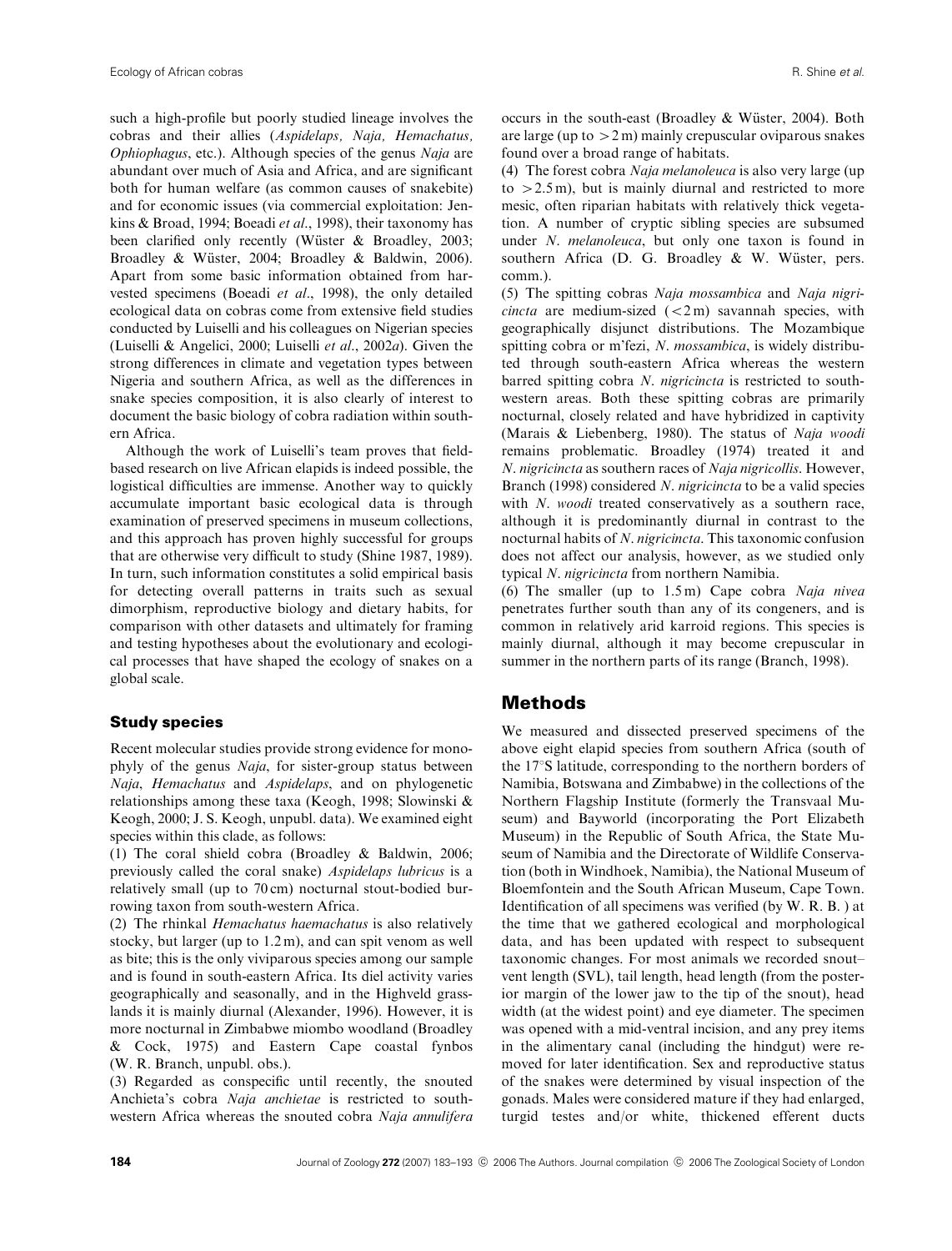(indicating the presence of sperm). Females were classed as mature if they had thick muscular oviducts, vitellogenic ovarian follicles and/or oviductal eggs or embryos. Damage to some specimens during collection meant that our sample sizes varied among traits as well as among species; for example, we frequently were unable to obtain reliable measures of some head dimensions.

Because of geographic variation in collection methods for the snakes that we examined, our sample is poorly suited for analyses of traits such as the proportions of animals that contained prey items in their alimentary tracts or that were in reproductive condition. Some collection methods (such as roadkills, a common source of South African snakes) are likely to produce recently fed or reproductive adult animals, whereas others (especially specimens that drowned in the Otjiwarongo Canal of Namibia) involve snakes of a wide size range that are likely to have been trapped for weeks prior to collection and thus contain neither food nor eggs. Accordingly, we do not present analyses of such traits.

## **Results**

## Sample sizes, age structure and sex ratio

We obtained data on a total of 1290 snakes, with sample sizes smallest for N. *melanoleuca* ( $n=48$ ) and largest for H. haemachatus ( $n = 237$ ). The relative proportions of adult versus juvenile specimens varied significantly among the eight study species for both sexes (males:  $\chi^2 = 89.47, 7$  d.f.,  $P < 0.0001$ ; females:  $\chi^2 = 27.55$ , 7 d.f.,  $P < 0.0003$ ). The primary difference was between the 'spitters' N. mossambica and N. nigricincta (in which juveniles outnumbered adults) compared with all other species (in which adults outnumbered juveniles). Despite this variation, there was a clear overall pattern for the proportion of juvenile animals to be higher in females than in conspecific males (true in all species; paired  $t = 3.97, 7$  d.f.,  $P < 0.005$ ).

Sex ratios did not show significant interspecific variation among adults ( $\chi^2$  = 7.81, 7 d.f., *P* = 0.35) but varied among juveniles ( $\chi^2$  = 15.05, 7 d.f., *P* < 0.04). Among adults, males consistently outnumbered females in museum collections (true in all species; mean  $= 65\%$  male, against a null of 50%,  $t = 6.59, 7$  d.f.,  $P < 0.0003$ ). Samples of juvenile snakes were close to 50% male (mean =  $49\%, t = 0.38, 7$  d.f.,  $P = 0.72$ ). Accordingly, the proportion of males was higher among adults than in conspecific juveniles (true in all species; paired  $t = 4.05$ , 7 d.f.,  $P < 0.005$ ).

## Sexual dimorphism

We examined possible sex differences in body size at maturation, mean adult body size, maximum body size and body proportions. The first three traits are of interest because they interact: for example, males might exceed females in mean adult SVL because they either (1) mature larger, and reach the same maximum size, or (2) mature at the same size or smaller, but eventually grow larger. Using mean adult SVL as a measure of body size, sexual size

dimorphism was minor for most of the taxa (Fig. 1a) and statistically significant only for A. lubricus, where females attained larger mean adult sizes than did conspecific males (Table 1). However, this apparent monomorphism obscures variation in minimum and maximum body sizes of adult animals of each sex. If analysis is restricted to the largest 20% of adult specimens of each sex, females averaged significantly larger than males in N. nigricincta as well as A. lubricus whereas the reverse was true in N. annulifera (Fig. 1b, Table 1). Minimum sizes at sexual maturation were significantly lower in males than in females for A. lubricus and H. haemachatus and close to significance in N. melano*leuca* ( $P = 0.06$ ; Table 1).

Returning to sexual dimorphism in mean adult body sizes (the variable calculated in most previous studies), the index of sexual size dimorphism (SSD) as proposed by Gibbons & Lovich (1990) ranged from  $+0.22$  in A. lubricus to  $-0.08$  in N. anchietae (i.e. from females 22% longer than males, through to males 8% longer than females). In an



**Figure 1** Sexual size dimorphism in adult specimens of African elapid snakes using snout–vent length (SVL) as a measure of body size. The upper graph (a) is based on mean adult SVL, whereas the lower graph (b) is based on the largest 20% of adults of each sex. The histograms show mean values and one standard error. Asterisks show statistically significant ( $P<0.05$ ) differences between the sexes.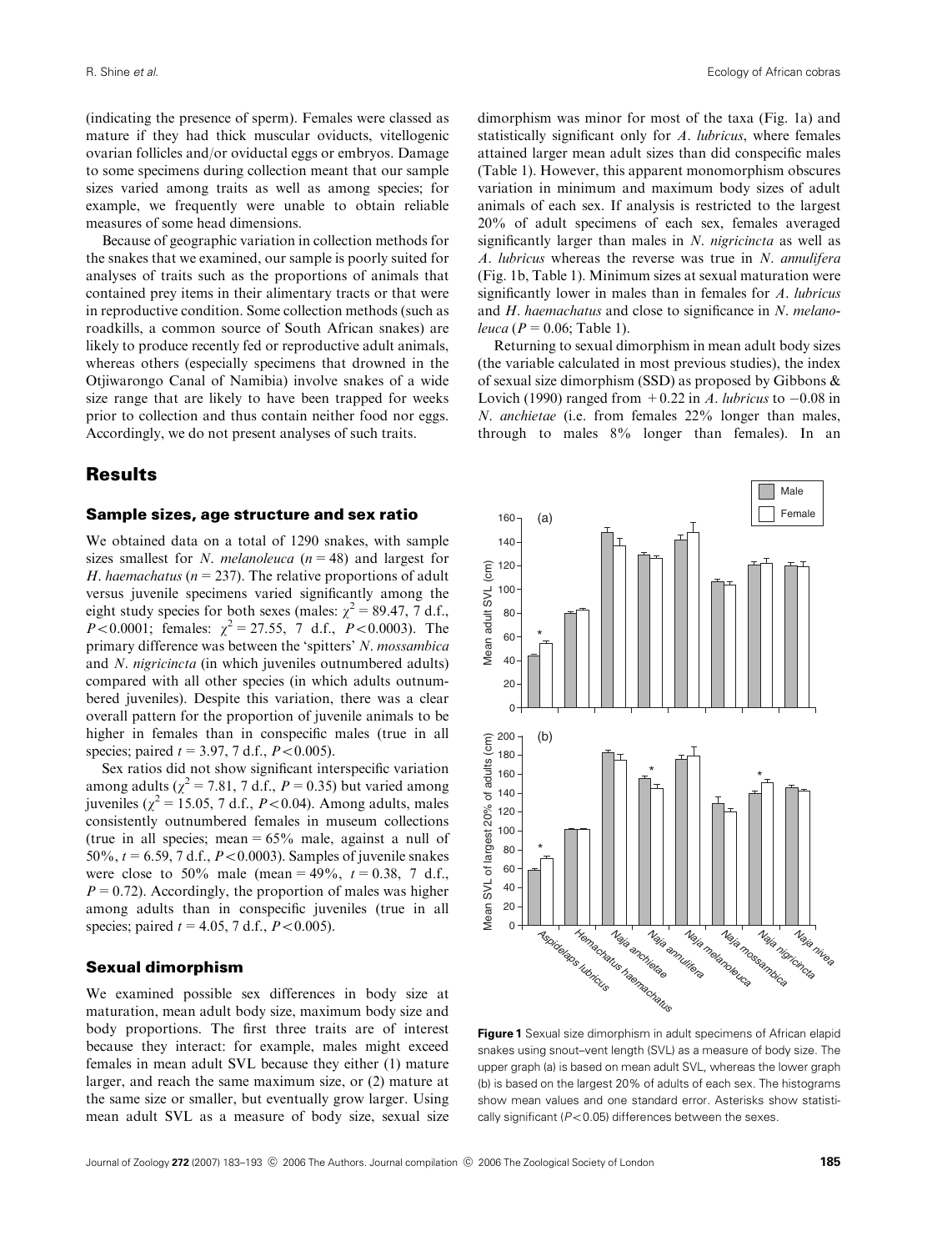#### Table 1 Sex differences in body sizes and proportions in the elapid snake species examined in our study

| Trait                        | Covariate   | Species                       | Heterogeneity of slopes test |                |                          | Analysis of variance or covariance |                          |                          |
|------------------------------|-------------|-------------------------------|------------------------------|----------------|--------------------------|------------------------------------|--------------------------|--------------------------|
|                              |             |                               | F                            | d.f.           | $\overline{P}$           | F                                  | d.f.                     | $\overline{P}$           |
| Mean adult SVL               |             | Aspidelaps lubricus           | $\qquad \qquad -$            | $\overline{a}$ | $\overline{\phantom{0}}$ | 16.29                              | 1,64                     | 0.0001                   |
|                              |             | Hemachatus haemachatus        |                              |                |                          | 1.74                               | 1,144                    | 0.19                     |
|                              |             | Naia anchietae                |                              |                |                          | 1.83                               | 1,43                     | 0.18                     |
|                              |             | Naja annulifera               |                              |                |                          | 0.53                               | 1,81                     | 0.47                     |
|                              |             | Naja melanoleuca              |                              |                |                          | 0.52                               | 1,30                     | 0.48                     |
|                              |             | Naja mossambica               |                              |                |                          | 0.34                               | 1,52                     | 0.56                     |
|                              |             | Naja nigricincta              |                              |                |                          | 0.11                               | 1,46                     | 0.74                     |
|                              |             | Naja nivea                    |                              |                |                          | 0.02                               | 1,96                     | 0.88                     |
| Mean SVL of the largest 20%  |             | A. lubricus                   |                              |                |                          | 15.94                              | 1,11                     | 0.002                    |
| of adults of each sex        |             | H. haemachatus                |                              |                |                          | 0.03                               | 1,28                     | 0.86                     |
|                              |             | N. anchietae                  |                              |                |                          | 2.00                               | 1,7                      | 0.20                     |
|                              |             | N. annulifera                 |                              |                |                          | 5.72                               | 1,14                     | 0.03                     |
|                              |             | N. melanoleuca                |                              |                |                          | 0.13                               | 1,4                      | 0.73                     |
|                              |             | N. mossambica                 |                              |                |                          | 0.89                               | 1,9                      | 0.37                     |
|                              |             | N. nigricincta                |                              |                |                          | 7.87                               | 1,10                     | 0.02                     |
|                              |             | N. nivea                      |                              |                |                          | 1.16                               | 1,20                     | 0.29                     |
| Mean SVL of the smallest 20% |             | A. lubricus                   |                              |                |                          | 163.21                             | 1,11                     | 0.0001                   |
| of adults of each sex        |             | H. haemachatus                |                              |                |                          | 33.96                              | 1,28                     | 0.0001                   |
|                              |             | N. anchietae                  |                              |                |                          | 0.39                               | 1,4                      | 0.55                     |
|                              |             | N. annulifera                 |                              |                |                          | 1.38                               | 1,14                     | 0.26                     |
|                              |             | N. melanoleuca                |                              |                |                          | 7.01                               | 1,4                      | 0.06                     |
|                              |             | N. mossambica                 |                              |                |                          | 2.19                               | 1,9                      | 0.17                     |
|                              |             | N. nigricincta                |                              |                |                          | 0.01                               | 1,10                     | 0.94                     |
|                              |             | N. nivea                      |                              |                |                          | 0.08                               | 1,20                     | 0.79                     |
| Head length                  | SVL         | A. lubricus                   | 2.69                         | 1,85           | 0.10                     | 8.06                               | 1,86                     | 0.006                    |
|                              |             | H. haemachatus                | 9.41                         | 1,210          | 0.002                    | ÷                                  | $\equiv$                 | $\overline{\phantom{0}}$ |
|                              |             | N. anchietae                  | 0.10                         | 1,58           | 0.75                     | 4.61                               | 1,59                     | 0.04                     |
|                              |             | N. annulifera                 | 2.71                         | 1,8            | 0.14                     | 3.01                               | 1,9                      | 0.12                     |
|                              |             | N. melanoleuca                | 1.65                         | 1,44           | 0.21                     | 2.19                               | 1,45                     | 0.15                     |
|                              |             | N. mossambica                 | 3.24                         | 1,120          | 0.07                     | 11.53                              | 1,121                    | 0.001                    |
|                              |             | N. nigricincta                | 1.70                         | 1,93           | 0.20                     | 7.68                               | 1,94                     | 0.007                    |
|                              |             | N. nivea                      | 7.14                         | 1,127          | 0.009                    | $\overline{\phantom{0}}$           | $\overline{\phantom{0}}$ | $\overline{\phantom{0}}$ |
|                              | SVL         | A. lubricus                   | 3.95                         |                | 0.05                     | ÷                                  | $\overline{\phantom{0}}$ | $\qquad \qquad -$        |
| Tail length                  |             | H. haemachatus                | 5.55                         | 1,85<br>1,221  | 0.02                     | $\overline{\phantom{0}}$           | ÷,                       | ÷,                       |
|                              |             |                               |                              |                | 0.002                    |                                    |                          |                          |
|                              |             | N. anchietae<br>N. annulifera | 11.25                        | 1,49           |                          |                                    |                          |                          |
|                              |             |                               | 0.002                        | 1,107          | 0.97                     | 0.71                               | 1,108                    | 0.40                     |
|                              |             | N. melanoleuca                | 0.36                         | 1,39           | 0.55                     | 0.42                               | 1,40                     | 0.52                     |
|                              |             | N. mossambica                 | 0.72                         | 1,122          | 0.40                     | 1.72                               | 1,123                    | 0.19                     |
|                              |             | N. nigricincta                | 2.56                         | 1,90           | 0.11                     | 7.21                               | 1,91                     | 0.009                    |
|                              |             | N. nivea                      | 0.44                         | 1,122          | 0.51                     | 6.24                               | 1,123                    | 0.015                    |
| Head width                   | Head length | A. lubricus                   | 5.86                         | 1,81           | 0.02                     |                                    | $\overline{\phantom{0}}$ | $\qquad \qquad -$        |
|                              |             | H. haemachatus                | 0.02                         | 1,208          | 0.88                     | 1.90                               | 1,209                    | 0.17                     |
|                              |             | N. anchietae                  | 2.81                         | 1,57           | 0.10                     | 3.34                               | 1,58                     | 0.07                     |
|                              |             | N. annulifera                 | 0.36                         | 1,8            | 0.57                     | 2.97                               | 1,9                      | 0.12                     |
|                              |             | N. melanoleuca                | 0.28                         | 1,44           | 0.60                     | 0.21                               | 1,45                     | 0.65                     |
|                              |             | N. mossambica                 | 4.38                         | 1,117          | 0.04                     | $\overline{\phantom{0}}$           | $\overline{\phantom{0}}$ | $\overline{\phantom{0}}$ |
|                              |             | N. nigricincta                | 0.25                         | 1,86           | 0.62                     | 0.89                               | 1,87                     | 0.35                     |
|                              |             | N. nivea                      | 0.84                         | 1,127          | 0.36                     | 0.81                               | 1,128                    | 0.37                     |
| Eye diameter                 | Head length | A. lubricus                   | 1.13                         | 1,86           | 0.29                     | 1.84                               | 1,87                     | 0.18                     |
|                              |             | H. haemachatus                | 1.22                         | 1,209          | 0.27                     | 1.03                               | 1,210                    | 0.31                     |
|                              |             | N. anchietae                  | 6.38                         | 1,45           | 0.03                     |                                    |                          |                          |
|                              |             | N. annulifera                 | 2.64                         | 1,5            | 0.17                     | 0.02                               | 1,6                      | 0.89                     |
|                              |             | N. melanoleuca                | 0.30                         | 1,43           | 0.59                     | 0.09                               | 1,44                     | 0.76                     |
|                              |             | N. mossambica                 | 0.14                         | 1,103          | 0.75                     | 0.87                               | 1,104                    | 0.35                     |
|                              |             | N. nigricincta                | 1.69                         | 1,86           | 0.20                     | 0.13                               | 1,87                     | 0.72                     |
|                              |             | N. nivea                      | 0.96                         | 1,127          | 0.33                     | 0.10                               | 1,128                    | 0.75                     |

This table shows the results of tests for sex differences in (1) mean adult snout–vent length (SVL), (2) mean SVLs for the largest 20% of adult individuals of each sex and (3) body proportions relative to SVL. The first two sets of tests are based on one-way ANOVA with sex as the factor, whereas the third set of tests (those that include a covariate in the second column) comprises analysis of heterogeneity of slopes, followed by single-factor analysis of covariance if (and only if) slopes did not differ significantly. Some variables could not be measured reliably for some specimens (due to damage, tail loss, etc.); hence sample sizes differ among traits. Boldface font refers to a significant (P<0.05) difference between adult males and females.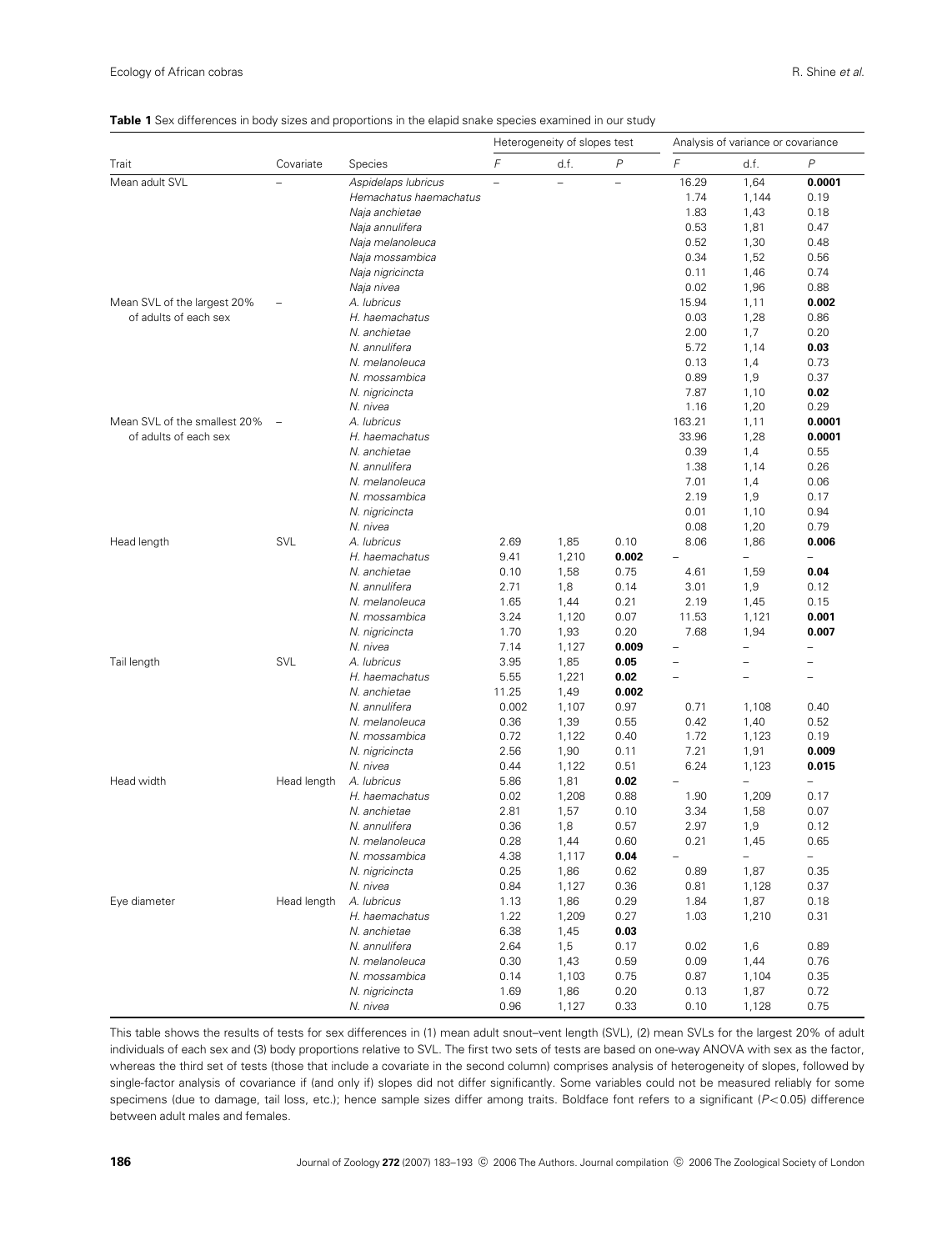interspecific regression, mean adult SVL (i.e. average of male plus female values) was negatively related to this index of SSD  $(n = 8, r = -0.79, P < 0.02)$ . However, this result was largely due to a single species, A. lubricus; deletion of data for this taxon removed the statistical significance of the regression ( $n = 7$ ,  $r = -0.35$ ,  $P = 0.45$ ).

The sexes may differ in bodily proportions even at identical body sizes. ANCOVA revealed several cases of this kind. For example, female A. lubricus (which grow larger than conspecific males) have smaller heads relative to SVL and shorter tails relative to SVL than do males. Head shape also differs between the sexes, with males exhibiting significantly narrower heads relative to length (see Table 1). Males of most of our study species have longer heads than do females at the same SVL (A. lubricus, H. haemachatus, N. anchietae, N. mossambica, N. nigricincta and N. nivea: Table 1) and relatively longer tails in males than in females occur in five of the eight species also (A. lubricus, H. haemachatus, N. anchietae, N. nigricincta and N. nivea: Table 1). The other variables that we measured revealed sexual dimorphism only in a minority of species (Table 1). Overall, then, male and female cobras generally attained similar adult body sizes, but males typically had longer tails and larger heads than did females at the same body length.

## Reproduction

Shelled eggs in utero confirmed oviparity as the reproductive mode of all the study species except for the viviparous H. haemachatus. However, we found relatively few reproductive females, and thus sample sizes for fecundity estimates are low. Figure 2 shows that fecundity increased with maternal SVL overall, but that Hemachatus produces a greater number of offspring than do Aspidelaps or Naja (interaction SVL  $\times$  genus,  $F_{2,15} = 1.50$ ,  $P = 0.26$ ; after deleting the non-significant interaction term, ANCOVA  $F_{2,17} = 5.17, P < 0.02$ ).



**Figure 2** Fecundity of African elapid snakes as a function of maternal body size (snout–vent length) and genus.

Despite the scarcity of reproductive females in our sample, clear seasonality was evident in the reproductive cycle. Of 19 adult female snakes containing enlarged ovarian follicles  $(11)$  mm diameter) or oviductal eggs and with known collection dates, almost all were from warmer months of the year (two in August, three in September, five in October, three in November, two in December, four in January). Seasonal distributions of these animals thus differed from those of non-reproductive adult females, because the latter were collected over a broader period ( $\chi^2 = 27.01$ , 12 d.f.,  $P < 0.008$ ).

#### Diet

Overall, these elapid species have very generalized diets. The most specialized taxon in this respect was H. haemachatus (80% amphibians; see Fig. 3), but the dietary sample from all other species included at least two major prey types each comprising 20% or more of dietary items (Fig. 3). Broad patterns in the relative proportions of each major prey type were similar among the three 'spitter' species (H. haemachatus, N. mossambica, N. nigricincta) and N. nivea, with the same relative rankings of prey types in all four elapid species (i.e. amphibians, then reptiles, then mammals, then birds: Fig. 3). Overall, amphibians were the most common prey items, and bufonid anurans were the most frequently recorded type of amphibian (Table 2). Nonetheless, a wide variety of other vertebrates was recorded, ranging from domestic chickens through to other cobras, varanid lizards and even a tortoise (Table 2). No single prey taxon, except perhaps toads, stands out as unusually common. For quantitative analysis of interspecific differences, we thus focused on prey type at a very broad level (i.e. amphibian, reptile, mammal or bird). Multiple logistic regression with prey type as the dependent variable and potential predictors of diet (the predator's species, body size and sex) as independent variables showed that dietary composition differed significantly among the eight elapid species  $(\chi^2 = 58.61, 21 \text{ d.f., } P < 0.0001)$  and as a function of predator body size (using SVL as a measure of snake size;  $\chi^2$  = 13.55, 3 d.f., *P* < 0.004). However, diet was not significantly affected by the sex of the predator ( $\chi^2 = 2.79$ , 3 d.f.,  $P = 0.43$ ).

Although we were unable to determine prey size for most of the items listed in Table 2, it is clear that most belong to species that are relatively small compared with the predator that consumed them. This is true, for example, of most geckos, skinks and anurans that were taken (Table 2). Occasionally, however, the snakes contained very large prey. For example, some of the varanids and snakes consumed were large relative to the snakes that had consumed them (e.g. Varanus albigularis of 35 cm SVL in N. annulifera of 166 cm SVL; Bitis arietans of 80 cm SVL in N. anchietae of 182 cm SVL).

Because of significant interspecific differences in diet (above and Fig. 3), we examined the datasets separately by species, again using major prey type as the dependent variable. Sample sizes of prey items from A. lubricus and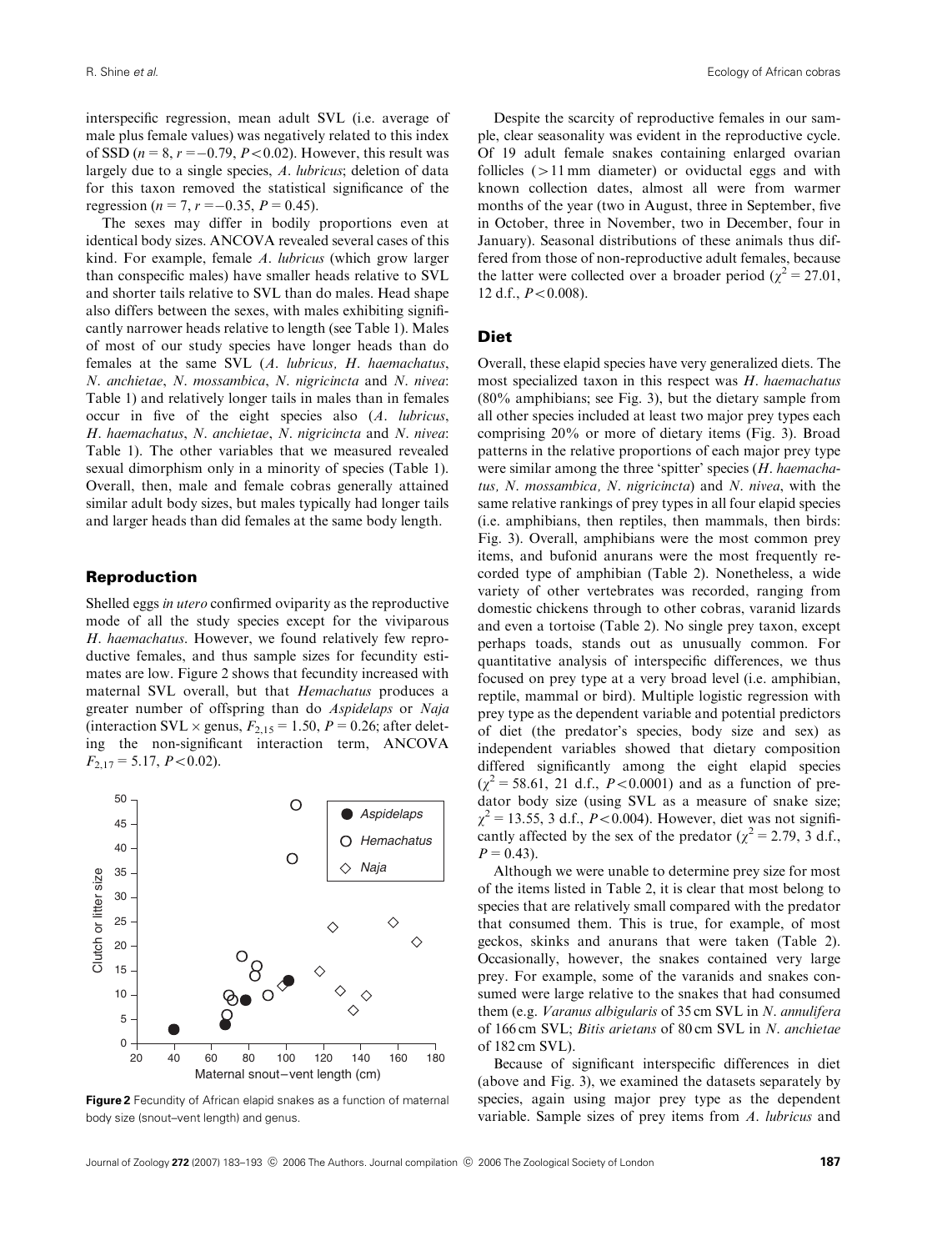

Figure 3 Interspecific variation in dietary composition of African elapids split into three groups: (a) Aspidelaps lubricus, Hemachatus haemachatus, Naja anchietae; (b) the non-spitting cobras Naja annulifera, Naja melanoleuca and Naja nivea; (c) the spitting cobras Naja mossambica and Naja nigricincta. The points show the proportion of all recorded dietary items consisting of each major prey group.

N. melanoleuca were too low for separate analysis in this way. Supporting the earlier combined analysis, logistic regressions suggest that sex did not affect diet composition within any of the species (all  $P > 0.13$ ). In contrast, a snake's body length (SVL) affected its feeding habits significantly in *N. annulifera* ( $\chi^2$  = 11.07, 3 d.f., *P* < 0.015) and *N. nigricincta*  $(\chi^2 = 9.50, 3$  d.f.,  $P < 0.024$ ), but not in H. haemachatus  $(\chi^2 = 5.68, 3$  d.f.,  $P = 0.13$ ), N. anchietae ( $\chi^2 = 2.81, 3$  d.f.,  $P = 0.43$ ), *N. mossambica* ( $\chi^2 = 5.89$ , 3 d.f.,  $P = 0.12$ ) or *N. nivea* ( $\chi^2 = 0.06$ , 3 d.f., *P*>0.99). Figure 4 shows that patterns nonetheless were broadly similar, with ectothermic prey (amphibians and reptiles) more commonly found inside smaller snakes whereas endotherms were found inside larger animals. The Cape cobra N. nivea is a notable exception to this generality, however, with no hint of a size-related (ontogenetic) shift in dietary habits (Fig. 4).

## **Discussion**

Our dissections of museum specimens provide the most extensive quantitative data yet available on ecological traits of cobra species from southern Africa, but broadly support previous reports based on smaller datasets. The overall picture that emerges is of a lineage encompassing significant ecological diversity, but within a fairly circumscribed (lineage-wide) set of attributes. For example, all the species that we studied forage actively for a diverse array of small vertebrates, but dietary composition nonetheless varies interspecifically within this general conservatism. Similarly, despite an overall similarity in sexual dimorphism (relatively modest sex-based divergence in mean adult body sizes, at least in the larger species), we nonetheless see significant interspecific variation in the degree of size dimorphism as well as in other aspects of reproductive biology (such as mode of reproduction and fecundity). Below, we consider in turn each of the traits that we measured.

The relative numbers of adult versus juvenile specimens within museum collections may well reflect biases in methods of collection rather than underlying interspecific variation in population age structures. Most strikingly, samples of the two nocturnal spitting cobras N. mossambica and N. nigricincta were dominated by juveniles whereas adults predominated for all other species. Further studies are warranted to discern the reason for this pattern, which may relate to the ability of 'spitters' like N. nigricincta to utilize highly disturbed habitats (Luiselli, Angelici & Akani, 2002b), and thus be encountered when they enter human dwellings. Even small snakes can be seen and collected under such conditions, whereas samples from roadkills and field-based collecting may be less likely to detect secretive and cryptic juveniles. Ontogenetic shifts from diurnal to nocturnal activity may also be involved (Broadley, 1974). High proportions of juvenile specimens in museum collections of Australian brownsnakes Pseudonaja textilis may likewise reflect the abundance of this species in anthropogenically disturbed habitats (Shine, 1989, 1994a).

Similarly, general patterns in sex ratios within museum collections may relate to sex differences in behaviour rather than to underlying deviations from parity in the numbers of males and females in natural populations. For example, samples of all the species that we examined showed a malebiased sex ratio among adults but not among juveniles. Differential mortality of adult females offers a possible explanation, but it is more likely that females are more cryptic and difficult to collect whereas adult males (especially during the mating season) are encountered more frequently, for two reasons. First, they travel longer distances during mate searching (Gibbons & Semlitsch, 1987; Gregory, Macartney & Larsen, 1987; Aldridge & Brown, 1995; Bonnet, Naulleau & Shine, 1999); and second,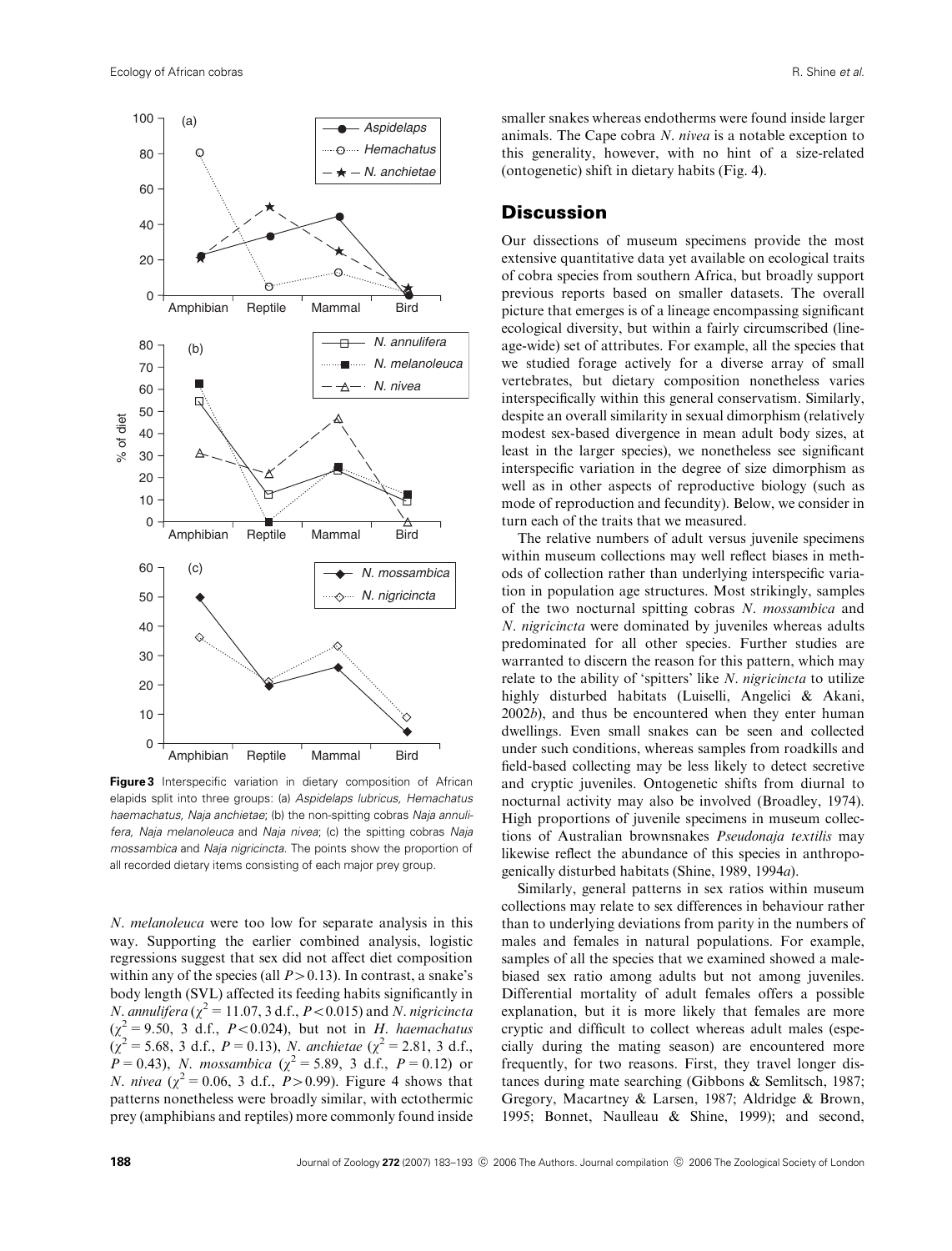## **Table 2** Prey items recorded from alimentary tracts of African elapids

|                             | Aspidelaps | Hemachatus     | Naja         | Naja                           | Naja           | Naja                   | Naja         | Naja           |
|-----------------------------|------------|----------------|--------------|--------------------------------|----------------|------------------------|--------------|----------------|
| Prey item                   | lubricus   | haemachatus    | anchietae    | annulifera                     |                | melanoleuca mossambica | nigricincta  | nivea          |
| <b>Bird species</b>         |            | 1              |              |                                | $\mathbf{1}$   | 3                      | 3            |                |
| Passerine chicks            |            |                | 1            | 4                              |                | $\overline{2}$         |              |                |
| Chicken eggs                |            |                |              | 4                              |                |                        |              |                |
| Mammal species              | 3          | 8              | 6            | 14                             | $\overline{2}$ | 29                     | 8            | 11             |
| Rodentia                    |            |                |              |                                |                |                        | 3            | 6              |
| Otomys sp.                  |            |                |              | $\mathbf{1}$                   |                |                        |              |                |
| Rhabdomus pumileo           |            |                |              |                                |                |                        |              | $\mathbf{1}$   |
| Reptile species             |            |                |              |                                |                |                        |              |                |
| Lizard sp.                  |            | $\overline{2}$ |              |                                |                | 1                      |              | 6              |
| Agamidae                    |            |                |              | $\mathbf{1}$                   |                |                        |              |                |
| Gekkonidae                  |            |                |              |                                |                |                        |              |                |
| Chondrodactylus bibronii    |            |                |              |                                |                |                        | 1            |                |
| Chondrodactylus turneri     |            |                | $\mathbf{1}$ |                                |                |                        |              |                |
| Pachydactylus               | 1          |                |              |                                |                |                        |              |                |
| mariquensis                 |            |                |              |                                |                |                        |              |                |
| Gerrhosauridae              |            |                |              |                                |                |                        |              |                |
| Gerrhosaurus sp.            |            |                | $\mathbf{1}$ |                                |                |                        |              |                |
| Lacertidae                  | 2          |                |              |                                |                |                        |              |                |
| Ichnotropis squamulosa      |            |                |              |                                |                | $\mathbf{1}$           |              |                |
| Scincidae                   |            |                |              |                                |                |                        | 1            |                |
| Trachylepis sp.             |            |                |              |                                |                |                        |              | 1              |
| Trachylepis capensis        |            | 1              |              |                                |                | 2                      |              |                |
| Trachylepis striata         |            |                |              |                                |                | $\mathbf{1}$           |              |                |
| Trachylepis varia           |            |                |              |                                |                | $\mathbf{1}$           |              |                |
| Varanidae                   |            |                |              |                                |                |                        |              |                |
|                             |            |                |              |                                |                |                        | 1            |                |
| Varanus albigularis         |            |                |              | $\overline{2}$<br>$\mathbf{1}$ |                |                        |              |                |
| Snake sp.                   |            |                | 2            |                                |                |                        |              |                |
| Colubridae                  |            |                |              |                                |                | 2                      | 3            |                |
| Lamprophis capensis         |            |                |              |                                |                |                        | $\mathbf{1}$ |                |
| fuliginosus                 |            |                |              |                                |                |                        |              |                |
| Lycophidion capense         |            |                |              |                                |                | 2                      |              |                |
| Psammophis jallae           |            |                | 1            |                                |                |                        |              |                |
| Psammophis leightoni        |            |                | 1            |                                |                |                        |              |                |
| Pseudaspis cana             |            |                | 2            |                                |                |                        |              |                |
| Elapidae                    |            |                |              |                                |                |                        |              |                |
| N. nigricincta              |            |                | 1            |                                |                |                        |              |                |
| Viperidae                   |            |                |              |                                |                |                        |              |                |
| <b>Bitis arietans</b>       |            |                | 1            | $\mathbf{1}$                   |                | $\mathbf{1}$           |              |                |
| Tortoise sp.                |            |                |              |                                |                |                        |              |                |
| Testudinidae                |            |                |              |                                |                |                        |              |                |
| Kinyxis sp.                 |            |                |              |                                |                | 1                      |              |                |
| Amphibian species           | 1          | 44             | 3            | 19                             | 5              | 39                     | 13           | 8              |
| <b>Bufonidae</b>            | 1          | $\overline{2}$ |              | 8                              |                | 18                     |              |                |
| Amietophrynus gutturalis    |            |                |              | $\sqrt{4}$                     |                | 5                      |              | $\overline{2}$ |
| Amietophrynus rangeri       |            | 3              |              | $\mathbf{1}$                   |                |                        |              |                |
| Schismaderma carens         |            |                |              |                                |                | $\overline{2}$         |              |                |
| Vandijkophrynus gariepensis |            |                |              |                                |                |                        |              | $\overline{2}$ |
| Hyperoliidae                |            |                |              |                                |                |                        |              |                |
| Kassina maculata            |            |                |              | $\mathbf{1}$                   |                |                        |              |                |
| Ranidae                     |            |                |              |                                |                |                        |              |                |
| Ranid tadpoles              |            |                | 4            |                                |                |                        |              |                |
| Total no. of items          | 8          | 61             | 24           | 61                             | 8              | 110                    | 34           | 35             |

This table shows the number of snakes containing prey of each type (e.g. 'bird species' = birds, but species unknown). Multiple prey items per snake were rare, so that the total numbers of prey items of each type are very similar to these values based on numbers of snakes containing each type of prey.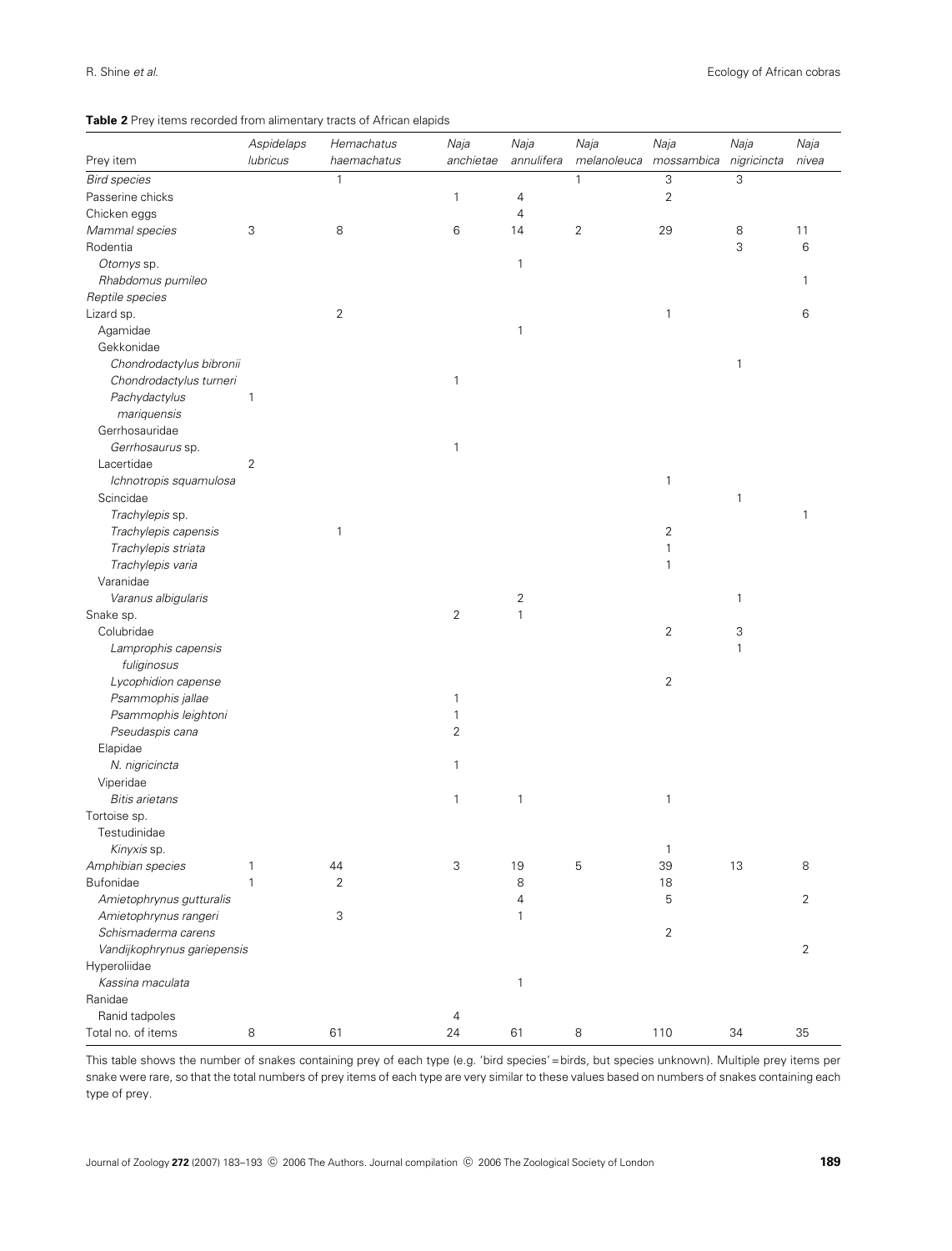

**Figure 4** Intraspecific shifts in dietary habits within cobra species as a function of body size of the predator. The graphs show mean snout–vent lengths and associated standard errors for the specimens recorded to contain prey of each major type. The upper graph (a) shows Naja anchietae, Naja annulifera and Naja nigricincta, whereas the lower graph (b) shows Naja mossambica, Naja nivea and Hemachatus haemachatus.

reproduction can reduce vigilance in male snakes such that they allow closer approach by predators and motor vehicles (Brown & Shine, 2004).

In terms of SSD, coral snakes A. lubricus differed from the seven other study species. As in the congeneric Aspidelaps scutatus (Shine et al., 1996), female A. lubricus mature at larger sizes than conspecific males, grow to larger maximum sizes and hence average larger mean adult body sizes (Fig. 1, Table 1). In contrast, SSD is modest in the other seven taxa, albeit with statistically significant interspecific variation, and with a general allometry whereby the relative size superiority of males is greatest in species with larger mean body size in absolute terms. The SSD divergence between Aspidelaps and the other taxa does not relate in any obvious way to mating systems. Male–male combat has been reported in A. lubricus (Mavromichalis & Bloem, 1997) and is widespread within Asian Naja (including Naja oxiana, Naja sputatrix and Naja 'tripudians' from Malaysia and India: Carpenter, 1986; Shine, 1994b). However, although male– male combat is known for at least two African cobra species [Naja annulifera (as Naja haje: Carpenter, 1986) and N. melanoleuca, Branch, 1998], this behaviour has never been reported in the rhinkals or in some of the other widespread South African cobras (e.g. N. mossambica, N. nigricincta, N. anchietae, Naja pallida). Observations of captive cobras also hint that combat may take a different form than in many other snakes, with vigorous wrestling and biting involving females as well as males, and occurring between males in the absence of females (R. Shine, W. R. Branch & P. S. Harlow, pers. obs. for N. annulifera). Phylogenetic analyses have revealed a strong functional link between the occurrence of male–male combat and SSD in snakes: females typically attain larger adult body sizes than males in the absence of male–male combat, but males grow to similar sizes as (or larger than) females in taxa where males engage in physical combat bouts during the mating season (Shine, 1978, 1994b).

Published literature on SSD in cobras is largely consistent with our own data, showing relatively minor sex differences in mean adult body size (Naja naja – Shine, 1994b; Naja sputatrix - Boeadi et al., 1998; N. melanoleuca and N. nigricollis – Luiselli, 2002; Luiselli et al., 2002b). The trend for SSD to correlate interspecifically with mean absolute adult body size also mirrors a general pattern seen in many other kinds of organisms, including snakes (for animals in general, Reiss, 1989; for elapids, see Shine, 1994a). Variation in SSD among cobras might reflect multiple factors, including interspecific variation in sex-specific adult mortality rates (and thus age distributions), in the intensity of fecundity selection in females (Shine, 1994a), in ecologically based divergence between the sexes (Shine, 1991) or in the degree to which success in combat enhances individual fitness in males or even in females. Even if combat occurs in all species and is largely restricted to males, it may influence male mating success more in some taxa than others and, hence, constitutes a more or less powerful selective force on male body size. The same kind of variation may occur even among populations within a single species or in a single population through time. For example, annual (prey-resource-induced) variation in the proportion of reproductive female adders Vipera berus in a small Swedish population generates equivalent variation in the importance of male–male combat, and hence of male body size, in determining male mating success (Madsen & Shine, 1992).

In most of the eight elapid species that we studied, adult males and females differed in body shape, not simply body size. Males typically had larger heads and longer tails than did conspecific females at the same body length (Table 1). Longer tails in males than in females are commonly but not universally reported in snakes and may reflect a variety of selective forces, such as the need for extra space to accommodate the hemipenes (King, 1987) or advantages in tailwrestling competitions with rival males during group courtship (Shine et al., 1999). Sex differences in head size are similarly widespread but not universal in snakes, and tend to be phylogenetically conservative (Shine, 1991). A study of the Asian cobra N. sputatrix (Boeadi et al., 1998) documented larger relative head size in males, as seen in most of our study species. Surprisingly, however, Luiselli et al. (2002a) reported that head sizes increased more rapidly with body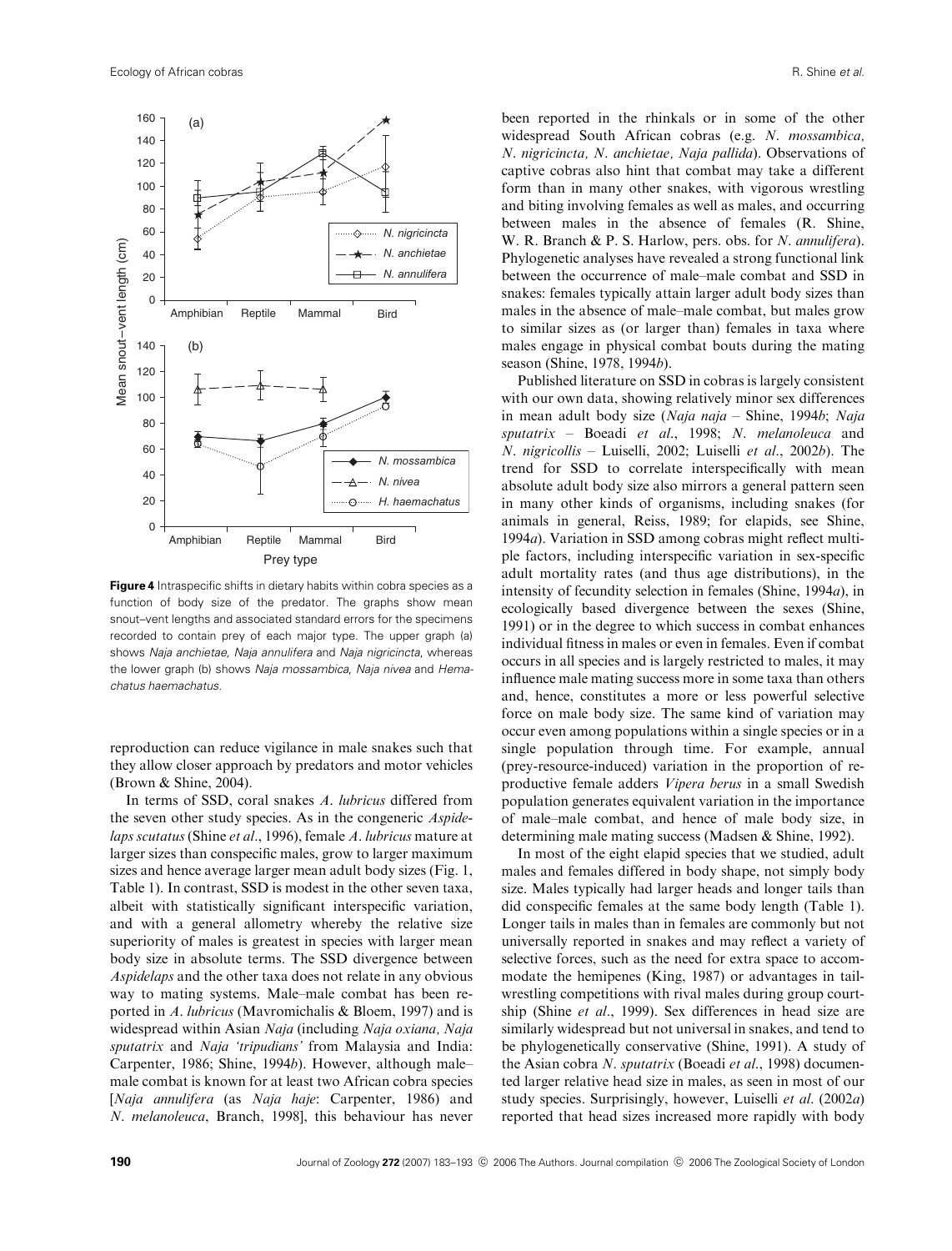size in female than in male N. melanoleuca from Nigeria, in contrast to the pattern we found. Closer inspection of their paper suggests that this apparent paradox may be due to a simple mistaken interpretation; their data (table 1 of Luiselli *et al.*, 2002*a*) actually show a higher slope in males  $(0.025)$ than in females (0.016), similar to the general pattern in other cobra species. As Luiselli et al. (2002a) note, such a sex divergence in relative head size (regardless of the direction of the dimorphism) is difficult to reconcile with the hypothesis that sex divergence in head sizes evolves as an adaptation to sex differences in prey type or prey size. Neither our own study nor that of Luiselli et al. (2002a) suggests that male and female cobras differ in feeding habits (although interestingly, the closely related A. scutatus may do so – Shine et al., 1996). Also, the general reliance of cobras on relatively small prey makes it less likely that selection will favour sexual dimorphism in traits (such as head size) because of their influence on maximal ingestible prey size (Luiselli et al., 2002a).

Why, then, do male cobras generally have larger heads than do conspecific females of the same body length? Luiselli et al. (2002a) suggest that male mate choice for largerheaded females may be important, but we doubt this explanation because (1) females in their sample actually appear to have smaller not larger heads, and (2) although male snakes may indeed exert mate choice, they appear to rely upon pheromonal rather than visual cues to do so (Shine et al., 2002, 2003b, 2004; but see Rivas & Burghardt, 2001). Instead, we suggest that the larger heads of males may function in male–male rivalry, as is commonly inferred for lizards (Vitt & Cooper, 1985). Unlike most other venomous snakes, male cobras bite each other vigorously during combat bouts (Naja oxiana – Kudrjavtsev & Mamet, 1989; N. annulifera – R. Shine & W. R. Branch, pers. obs. on captive specimens, 1994; P. Harlow, pers. obs. on captive specimens, 2001).

In other respects, most of our results for reproductive biology and food habits mirror previous reports, and show many of the same features revealed by earlier work. For example, although tortoises are presumably taken very rarely by snakes of any kind, there is a previous record of a large N. annulifera eating two leopard tortoises Geochelone pardalis (Mackie, 1994). The patterns revealed by our work are similar in many respects to those from Luiselli et al.'s pioneering studies on Nigerian elapids. This is true not only for generalities (such as a dependence upon a phylogenetically diverse array of small vertebrates) but also for interspecific and intraspecific variation. For example, Luiselli & Angelici (2000) and Luiselli et al. (2002b) noted ontogenetic shifts in dietary habits in N. melanoleuca and N. nigricollis. Although the specific prey types differed between the two studies – for example, fishes were commonly taken by Nigerian animals but were not recorded in our southern African snakes – the same patterns are evident in the two studies. Interestingly, however, one species in our sample (N. nivea) took similar prey types throughout ontogeny.

We obtained relatively little information on reproductive biology, but our data broadly support earlier statements. For example, the restriction of vitellogenesis and pregnancy

to relatively warm months of the year is consistent with previous studies on a wide range of other snake species from temperate-zone habitats (Seigel & Ford, 1987). In turn, this conservatism may reflect the requirement for relatively high temperatures during embryogenesis (Shine, 1985). The most obvious interspecific divergence in our sample involves the much greater fecundity of the viviparous rhinkals H. haemachatus than any of the oviparous cobras (Naja). We doubt that there is any functional relationship between the divergence in reproductive mode and fecundity, in that comparisons of closely related oviparous and viviparous reptile species (and in some cases, populations within a species) do not reveal any consistent relationship between reproductive mode and fecundity (Shine, 1987; Qualls & Shine, 1995). Instead, the unusually high fecundity of Hemachatus may relate partly to the stocky build of females (thus providing more abdominal space for the litter: Du, Ji & Shine, 2005) and other undetected species-specific selection pressures on fecundity and offspring size (Rohr, 1997).

Overall, the expanding database on cobra ecology reveals some striking similarities and convergences between these snakes and their ecological analogues on other continents. Broad similarities in body shape, coloration and foraging biology are evident between cobras and the large colubrid generalist-feeders of North America (Pituophis melanoleucus, Masticophis flagellum), South America (Drymarchon corais, Spilotes pullatus) and southern Europe (Coluber viridiflavus, Elaphe quatorlineata). However, the closest similarities may lie with large terrestrial elapids in Australia, notably of the genera Pseudechis and Pseudonaja. In both Africa and Australia, these large active foragers fall within a range of body sizes larger than the majority of confamilial taxa, but smaller than sympatric mammal-specialists (Dendroaspis polylepis in Africa, Oxyuranus scutellatus in Australia). Notably, both adaptive radiations encompass substantial interspecific variation within a general framework of ecological conservatism in traits such as foraging mode, broad dietary habits and dependence on relatively small prey items. In both cobras and the Australian *Pseu*dechis–Pseudonaja radiation, some species are diurnal whereas others are nocturnal or crepuscular; some are viviparous whereas others are oviparous; some produce large clutches of small offspring whereas others produce small clutches of large offspring; some are semi-fossorial whereas others are surface active; and some are restricted to relatively mesic habitats whereas others extend into very arid areas. This parallel diversity provides exciting opportunities for further comparative analyses.

## Acknowledgements

We thank the museum curators who allowed us to examine specimens in their care, especially D. Broadley, W. Haacke, E. Griffin, M. Griffin, M. Bates and R. Douglas. Dave O'Connor helped to identify many of the prey items. Financial support was provided by the Australian Research Council (to R.S. and J.S.K.), the National Geographic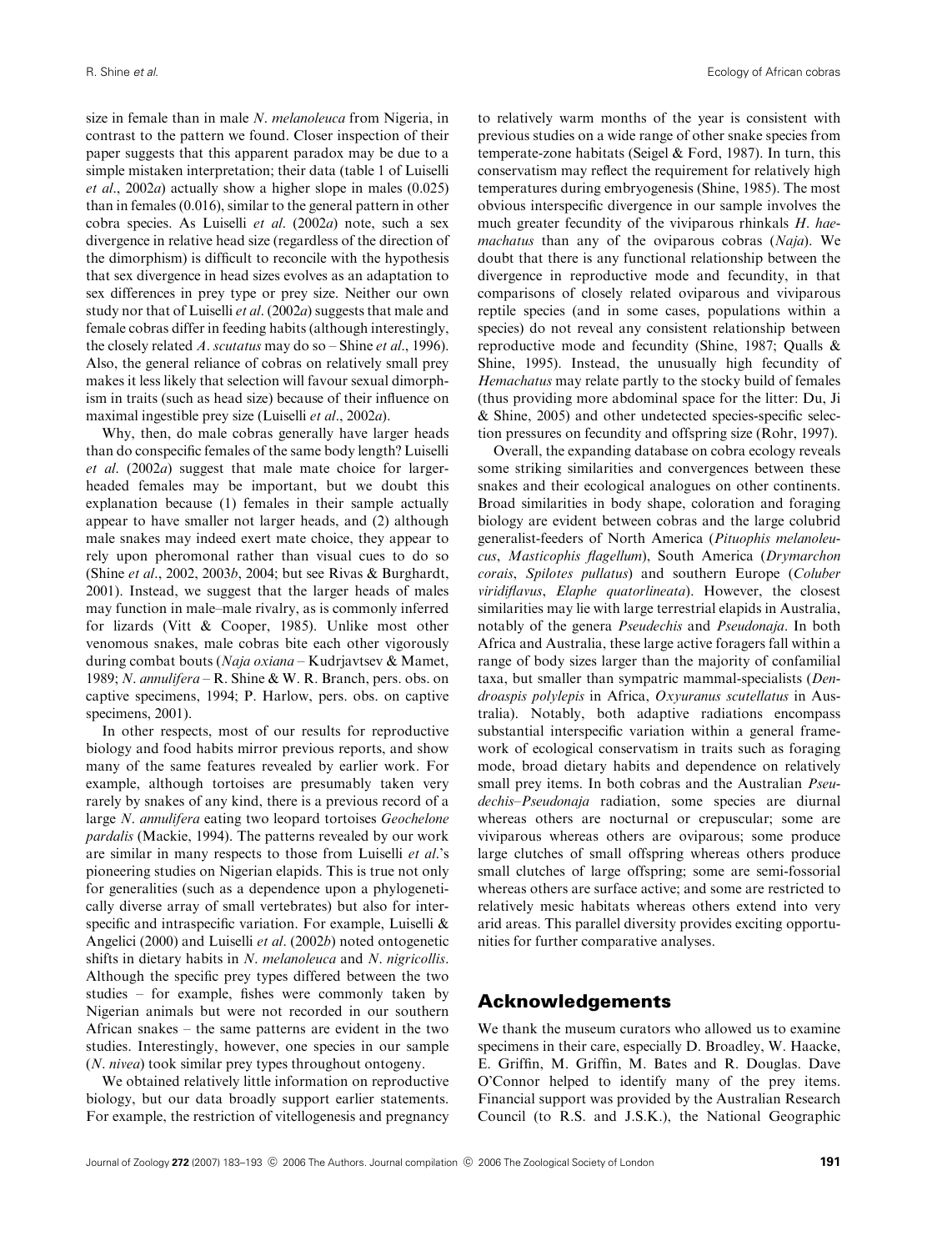Society (to J.S.K.) and the Foundation for Research and Development Core Grant Support (to W.R.B.).

# **References**

- Aldridge, R.D. & Brown, W.S. (1995). Male reproductive cycle, age at maturity, and cost of reproduction in the timber rattlesnake (Crotalus horridus). J. Herpetol. 29, 399–407.
- Alexander, G.A. (1996). Thermal physiology of Hemachatus haemachatus and its implications to range limitation. Unpublished PhD thesis, University of the Witwatersrand.
- Almeida-Santos, S.M. & Salomão, M.D.G. (2002). Reproduction in neotropical pitvipers, with emphasis on species of the genus Bothrops. In Biology of the vipers: 445–462. Schuett, G.W., Höggren, M., Douglas, M.E. & Greene, H.W. (Eds). Eagle Mountain: Eagle Mountain Publishing.
- Almeido-Santos, M., Salomão, M.D.G., Peneti, E.A., de Sena, P.S. & Guimaraes, E.S. (1999). Predatory combat and tail-wrestling in hierarchical contests of the neotropical rattlesnake Crotalus durissus terrificus (Serpentes: Viperidae). Amphibia-Reptilia 20, 88–96.
- Beaupre, S.J. (2002). Modelling time-energy allocation in vipers: individual responses to environmental variation and implications for populations. In *Biology of the vipers*: 463–481. Schuett, G.W., Hoggren, M., Douglas, M.E. & ¨ Greene, H.W. (Eds). Eagle Mountain: Eagle Mountain Publishing.
- Boeadi, Shine, R., Sugardjito, Amir, M. & Sinaga, M.H. (1998). Biology of the commercially-harvested ratsnake (Ptyas mucosus) and cobra (Naja sputatrix) in central Java. Mertensiella 9, 99–104.
- Bonnet, X., Naulleau, G. & Shine, R. (1999). The dangers of leaving home: dispersal and mortality in snakes. Biol. Conserv. 89, 39–50.
- Bonnet, X., Naulleau, G., Shine, R. & Lourdais, O. (2001). Short-term versus long-term effects of food intake on reproductive output in a viviparous snake, Vipera aspis. Oikos 92, 297–308.
- Branch, W.R. (1998). A field guide to the snakes and other reptiles of southern Africa. Cape Town: Struik Publishing.
- Broadley, D.G. (1974). A review of the cobras of the Naja nigricollis complex in southwestern Africa. Cimbebasia Ser. A 2, 155–162.
- Broadley, D.G. & Baldwin, A.S. (2006). Taxonomy, natural history, and zoogeography of the southern African shield cobras, genus Aspidelaps (Serpentes: Elapidae). Herpetol. Nat. Hist. 9, 163–176.
- Broadley, D.G. & Cock, E.V. (1975). Snakes of Zimbabwe. Salisbury: Longman Zimbabwe Ltd.
- Broadley, D.G. & Wüster, W. (2004). A review of the southern African 'non-spitting' cobras (Serpentes: Elapidae: Naja). Afr. J. Herpetol. 53, 101–122.
- Brown, G.P. & Shine, R. (2004). Effects of reproduction on the antipredator tactics of snakes (Tropidonophis mairii, Colubridae). Behav. Ecol. Sociobiol. 56, 257–262.
- Brown, G.P. & Shine, R. (2005). Female phenotype, life history, and reproductive success in free-ranging snakes (Tropidonophis mairii). Ecology 86, 2763–2770.
- Brown, G.P., Shine, R. & Madsen, T. (2005). Spatial ecology of slatey-grey snakes (Stegonotus cucullatus, Colubridae) on a tropical Australian floodplain. J. Trop. Ecol. 21, 605–612.
- Carpenter, C.C. (1986). An inventory of combat rituals in snakes. Smithson. Herp. Info. Serv. 69, 1-18.
- Du, W., Ji, X. & Shine, R. (2005). Does body-volume constrain reproductive output in lizards? Biol. Lett. 1, 98–100.
- Fitch, H.S. (1999). A Kansas snake community: composition and changes over 50 years. Malabar: Kreiger Publishing.
- Gibbons, J.W. & Lovich, J.E. (1990). Sexual dimorphism in turtles with emphasis on the slider turtle (Trachemys scripta). Herpetol. Monogr. 4, 1–29.
- Gibbons, J.W. & Semlitsch, R.D. (1987). Activity patterns. In Snakes: ecology and evolutionary biology: 396–421. Seigel, R.A., Collins, J.T. & Novak, S.S. (Eds). New York: Macmillan.
- Gregory, P.T., Macartney, J.M. & Larsen, K.W. (1987). Spatial patterns and movements. In Snakes: ecology and evolutionary biology: 366–395. Seigel, R.A., Collins, J.T. & Novak, S.S. (Eds). New York: McGraw-Hill.
- Henderson, R.W. (1993). Foraging and diet in West Indian Corallus enydris (Serpentes: Boidae). J. Herpetol. 27, 24–28.
- Jenkins, M. & Broad, S. (1994). International trade in reptile skins: a review and analysis of the main consumer markets, 1983–91. Cambridge: TRAFFIC International.
- Keogh, J.S. (1998). Molecular phylogeny of elapid snakes and a consideration of their biogeographic history. Biol. J. Linn. Soc. 63, 177–203.
- King, R.B. (1987). Sexual dimorphism in snake tail length: a test of alternative hypotheses. Am. Zool. 27, A26.
- Kudrjavtsev, S.V. & Mamet, S.V. (1989). Research and breeding of reptiles at Moscow Zoo. Int. Zoo Yearbook 28, 199–204.
- Luiselli, L. (1995). The mating strategy of the European adder, Vipera berus. Acta Oecol. 16, 375–388.
- Luiselli, L. (2002). Life-history correlates of suboptimal adaptation to rainforest biota by spitting cobras, Naja nigricollis, in southern Nigeria: comparative evidences with sympatric forest cobras, Naja melanoleuca. Rev. Ecol. Terre Vie 57, 123–133.
- Luiselli, L., Akani, G.C., Corti, C. & Angelici, F.M. (2002a). Is sexual size dimorphism in relative head size correlated with intersexual dietary divergence in West African forest cobras, Naja melanoleuca? Contrib. Zool. 71, 141–145.
- Luiselli, L. & Angelici, F.M. (1998). Sexual size dimorphism and natural history traits are correlated with intersexual dietary divergence in royal pythons (Python regius) from the rainforests of southeastern Nigeria. Ital. J. Zool. 65, 183–185.
- Luiselli, L. & Angelici, F.M. (2000). Ecological relationships in two Afrotropical cobra species (Naja melanoleuca and Naja nigricollis). Can. J. Zool. 78, 191–198.